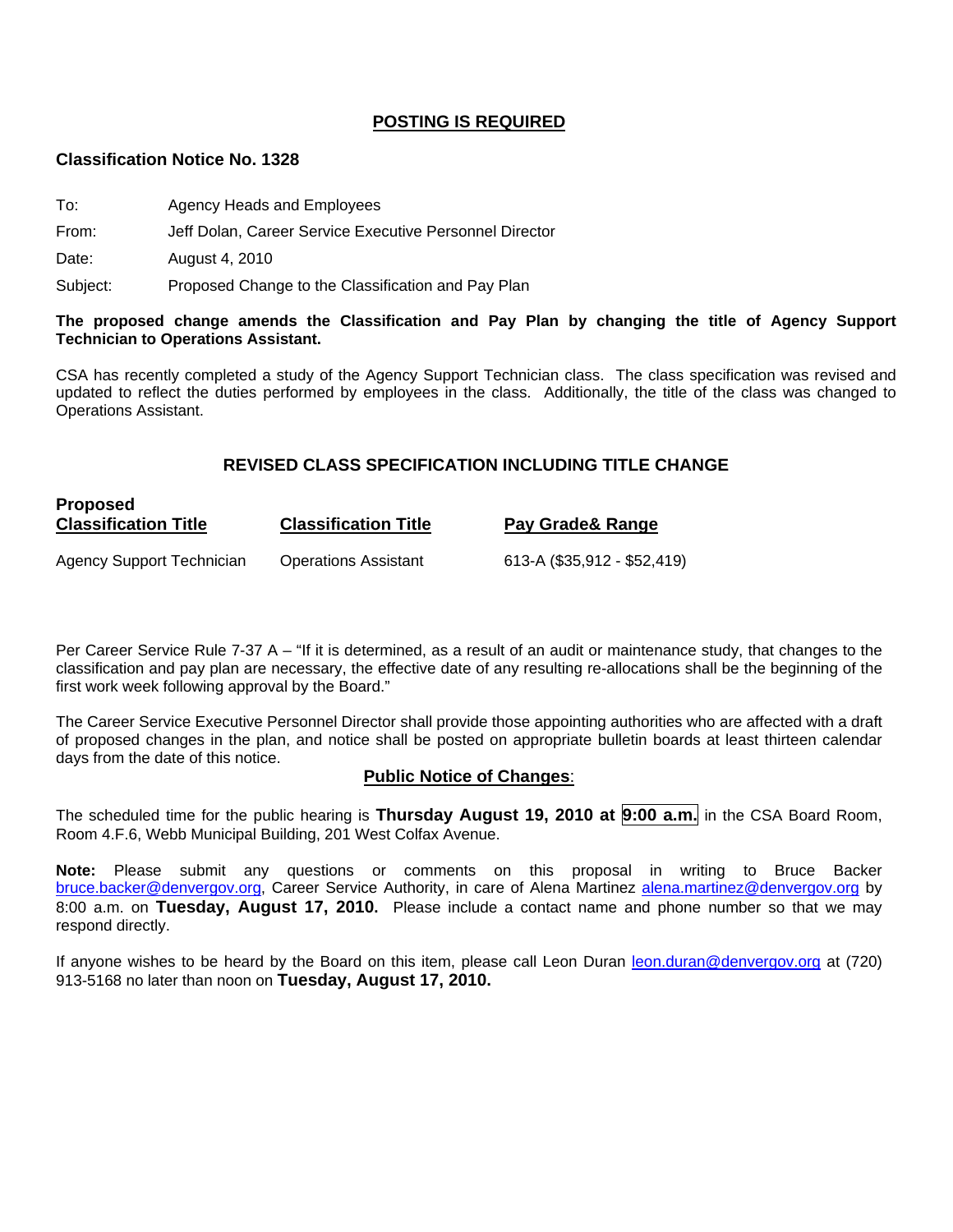

# Career Service Authority

Page 1 of 4

# Operations Assistant

# **GENERAL STATEMENT OF CLASS DUTIES**

Performs paraprofessional operational duties that serve the needs of the business unit, evaluates operational practices, and makes recommendations for improvements.

# **DISTINGUISHING CHARACTERISTICS**

This class performs paraprofessional operational duties that serve the needs of the business unit. The Operations Assistant is distinguished from an Administrative Support Assistant IV that performs specialized and/or technical office support work that requires detailed knowledge of the specialized/technical area. The Operations Assistant class is also distinguished from the Staff Assistant class that performs paraprofessional level work to execute components of a specific administrative function(s) in the operations of an organization.

Operations Assistants participate in the operations of a department/agency to achieve its business objectives. Employees have an advanced knowledge of the business unit, policies, procedures, and applicable federal, state, and/or local guidelines. Whereas, a Staff Assistant is responsible for components of administrative functions that are typically performed by an administrator or professional level class that have been delegated by the manager to support an operational or functional area(s).

# *Guidelines, Difficulty and Decision Making Level:*

Guidelines are generally but not always clearly applicable, requiring the employee to exercise judgment in selecting the most pertinent guideline, interpret precedents, adapt standard practices to differing situations, and recommend alternative actions in situations without precedent.

Duties assigned are generally complex and may be of substantial intricacy. Work assignment is performed within an established framework under general instructions but requires simultaneous coordination of assigned functions or projects in various stages of completion.

Employee is responsible for determining time, place, and sequence of actions to be taken. Unusual problems or proposed deviations from guidelines, practices, or precedents may be discussed with the supervisor before being initiated.

# *Level of Supervision Received and Quality Review:*

Under general supervision, the employee receives assignments and is expected to carry them through to completion with substantial independence. Work is reviewed for adherence to instructions, accuracy, completeness, and conformance to standard practice or precedent. Recurring work clearly covered by guidelines may or may not be reviewed.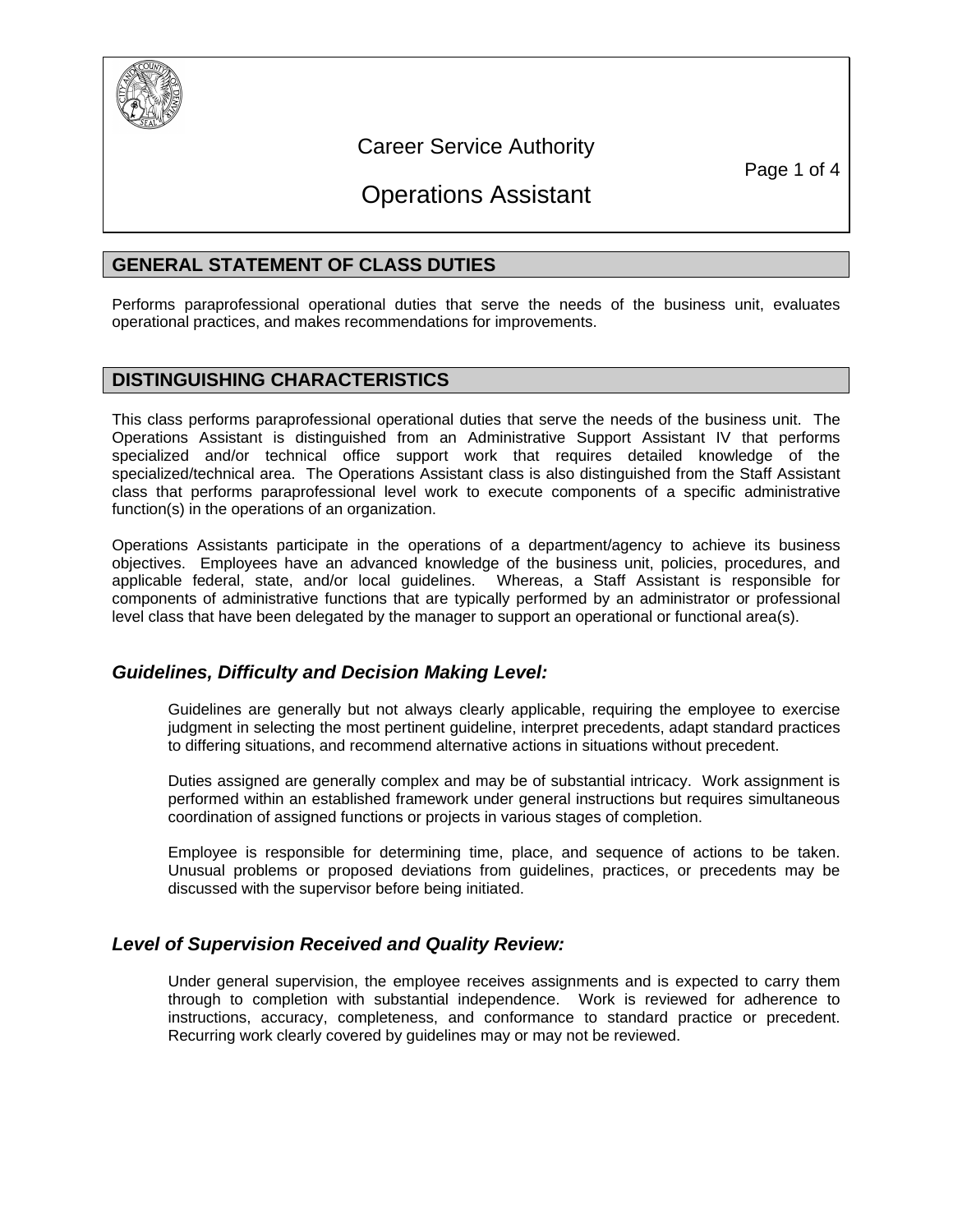#### *Interpersonal Communications and Purpose:*

Contacts with the public or employees where explanatory or interpretive information is exchanged, defended, and gathered and discretion and judgment are required within the parameters of the job function.

#### *Level of Supervision Exercised:*

By position, performs lead work.

# **ESSENTIAL DUTIES**

Researches and analyzes a variety of operational issues, collects data from various sources, evaluates data, and prepares reports and presents preliminary recommendations to supervisor or manager.

Evaluates and monitors new or existing procedures for effectiveness, outlines needed changes for improvements, and assists in the implementation of new and revised methods, procedures, or systems.

Acts as a liaison by providing technical support and customer service to staff members, other city department/agencies, and the public while maintaining a working knowledge of relevant laws, regulations, policies, and procedures related to the operational area.

Maintains the official records retention schedule to facilitate records storage and retrieval and provides training to staff members in order to ensure compliance with records retention policies and procedures and to explain newly developed or revised records management procedures.

Assists in determining if new equipment is needed, purchases equipment and operating supplies, contacts vendors to resolve discrepancies, and monitors expenditures.

Participates in developing, revising, and updating instructional materials, manuals, and websites.

Trains employees on new procedures and other areas that are specific to the work area.

Performs other related duties as assigned.

Any one position may not include all of the duties listed. However, the allocation of positions will be determined by the amount of time spent in performing the essential duties listed above.

# **MINIMUM QUALIFICATIONS**

#### *Competencies, Knowledge, & Skills:*

- **Teamwork** Encourages and facilitates cooperation, pride, trust, and group identity, fosters commitment and team spirit, and works with others to achieve goals.
- **Reading** Understands and interprets written material including technical material, rules, regulations, instructions, reports, charts, graphs, or tables and applies what is learned from written material to specific situations.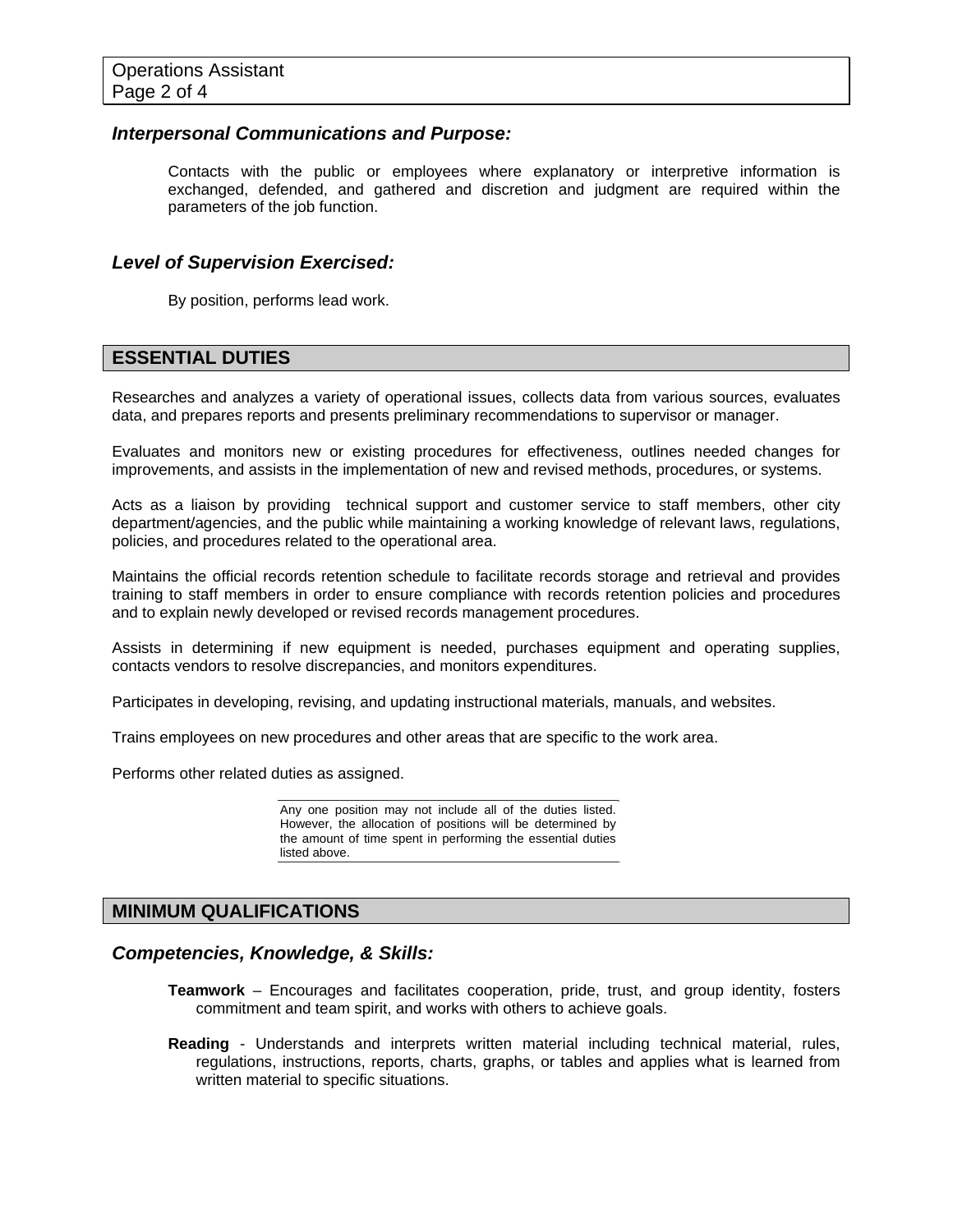- **Writing** Recognizes or uses correct English grammar, punctuation, and spelling, communicates information in a succinct and organized manner, and produces written information including technical material that is appropriate for the intended audience.
- **Conflict Management** Manages and resolves conflicts, grievance, confrontations, or disagreements in a constructive manner to minimize negative personal impact.
- **Problem Solving** Identifies problems, determines accuracy and relevance of information, uses sound judgment to generate and evaluate alternatives, and makes recommendations.
- **Customer Service** Works with customers to assess needs, provide assistance, resolves problems, and satisfy expectations, knows products and services, and is committed to providing quality products and services.
- **Technical Competence** Uses knowledge that is acquired through formal training and extensive on-the-job experience to perform one's job, works with, understands, and evaluates technical information related to the job, and advises others on technical issues.
- **Diversity** Is sensitive to cultural diversity, race, gender, and other individual differences in the workforce.
- **Integrity/Honesty** Contributes to maintaining the integrity of the organization, displays high standards of ethical conduct, understands the impact of violating these standards on an organization, self, and others, and is trustworthy.
- **Organizational Awareness** Knows the organization's mission and function and how its social, political, and technological systems work and operates effectively with them including the program, policies, procedures, rules and regulation of the organization.
- **Oral Communication** Expresses ideas and facts to individuals or groups effectively, makes clear and convincing oral presentations, listens to others, and facilitates an open exchange of ideas.
- **Reasoning -** Identifies rules, principles, or relationships that explain facts, data, or other information, analyzes information, and makes correct inferences or draws accurate conclusions.
- **Interpersonal Skills** Shows understanding, courtesy, tact, empathy, and concern, develops and maintains relationships, may deal with people who are difficult, hostile, and/or distressed, relates well to people from varied backgrounds and situations, and is sensitive to individual differences.
- **Information Management** Identifies a need for and knows where and how to gather information and organizes and maintains information or information management systems.

**Physical Demands** (Physical Demands are a general guide and specific positions will vary based on working conditions, locations, and agency/department needs)*:* 

Sitting: remaining in the normal seated position. Handling: seizing, holding, grasping, or otherwise working with hands. Fingering: picking, pinching, or otherwise working with fingers. Talking: expressing or exchanging ideas by means of spoken words. Hearing: perceiving the nature of sounds by the ear. Repetitive motions: making frequent movements with a part of the body.